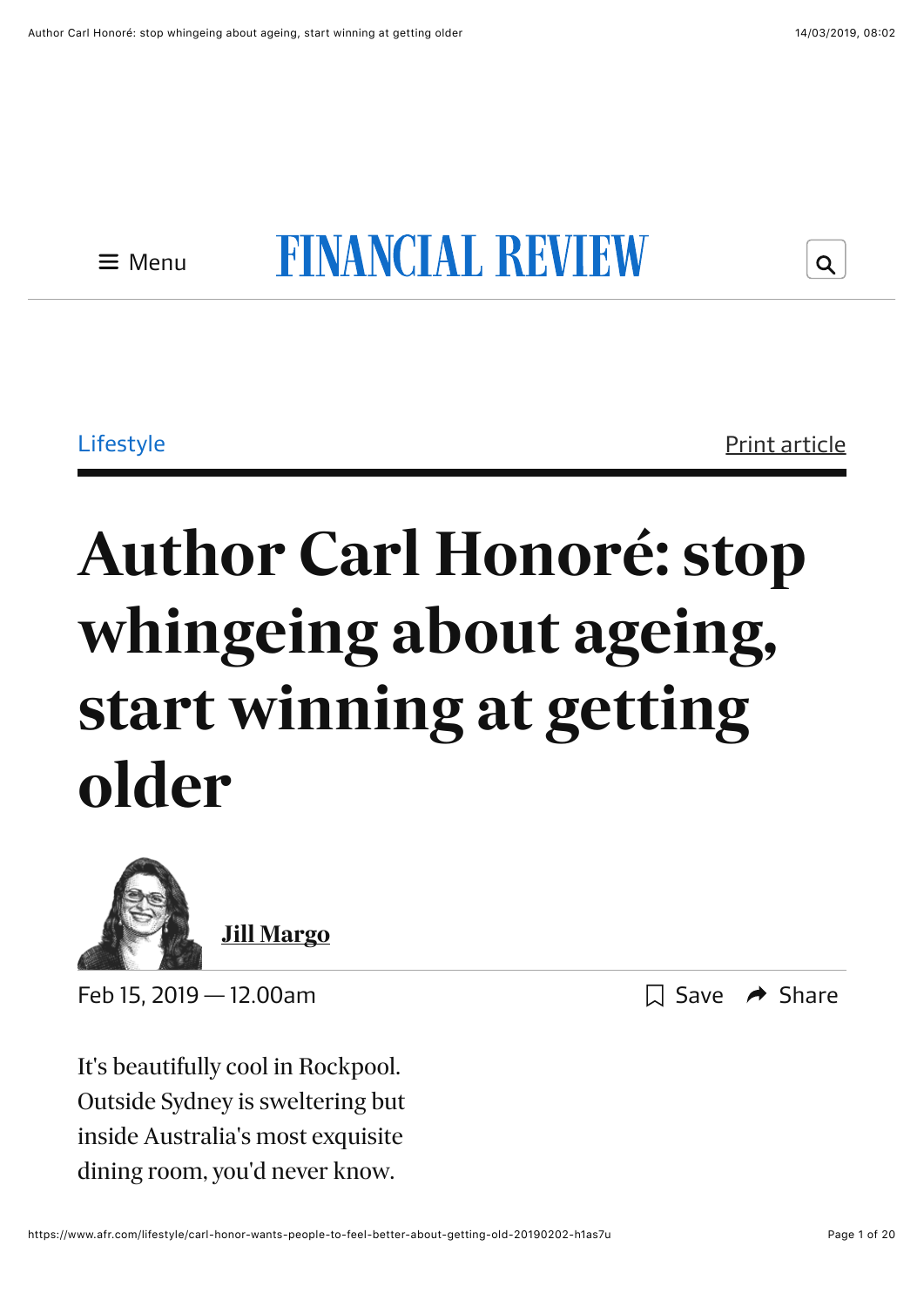*As the usual lunch guests have not yet returned from their summer holidays, the photographer and I take our time, sipping sparkling water and deciding on any number of tables.*

*We haven't quite* fi*nished setting up when a tall, con*fi*dent Carl Honoré strides in. He's wearing a bespoke blue suit and as he lifts his arm to remove his hat, there is a* fl*ash of brilliant green.*



Carl Honoré arguing against hiding one's age, over lunch at Rockpool Bar and Grill in Sydney. **Peter Braig**

*Later he tells me he specially chose that emerald lining and then shows me a third colour hidden in his jacket.*

*He's full of surprises. This is the [Canadian journalist and author who](https://www.smh.com.au/national/hyperparenting-is-making-kids-fall-apart-says-family-coach-carl-honore-20150806-git4r5.html) famously wrote In Praise of Slow in*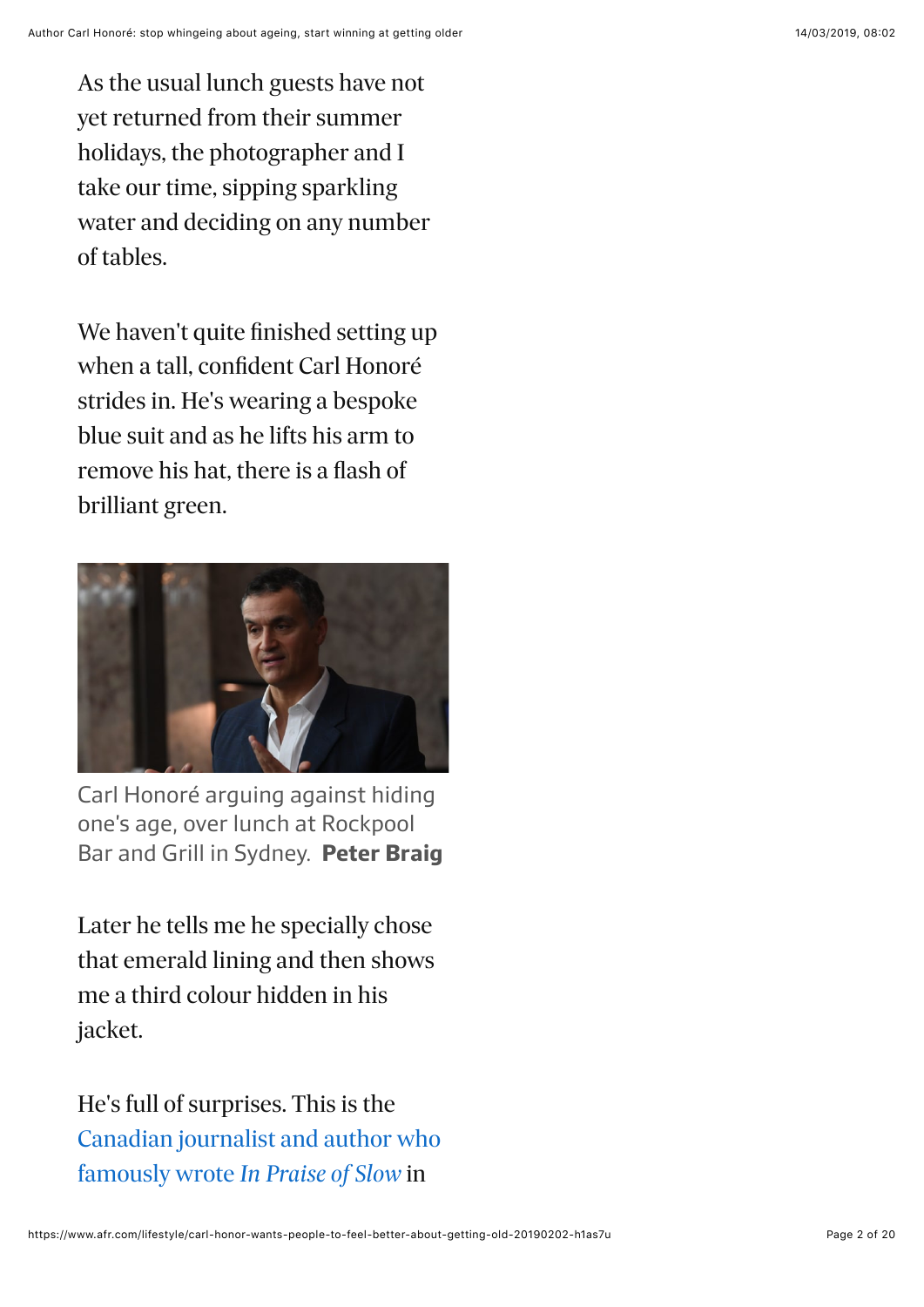*2004 and is sometimes referred to as the "Godfather of the Slow Movement".*

*That book was about the inevitable losses of a life lived in fast forward and the riches that could* fl*ow from the right amounts of slow. An international best seller, it was also about the power of saying "no". Some people may remember his 2015 ABC show Frantic Family Rescue in which he advised three Australian families on how to reduce the pace of their hectic lives.*

*Now, he has ageing in his sights and was in Australia to promote his latest book Bolder: Making the Most of our Longer Lives. It's about how the 20th century unleashed a longevity [revolution and how our attitudes to ageing h](https://www.afr.com/lifestyle/health/fitness/nine-things-people-who-live-longer-have-in-common-20180119-h0kq1w)ave failed to keep pace with this demographic bounty.*

*The book is a rallying call to stop whingeing about ageing and start wringing out every drop of whatever time is left. While it is bursting with suggestions about how to get these drops, it also advocates for serious structural change.*

#### **[LATEST STORIES](https://www.afr.com/latest)**

*How the EPA was [brought to heel in WA](https://www.afr.com/business/environmental-services/industry-pays-the-cost-of-lower-emissions-20190314-h1cdq6)* 3 mins ago

*Timber Creek [decision opens can of](https://www.afr.com/news/politics/timber-creek-decision-opens-can-of-worms-on-spiritual-losses-for-native-title-20190314-h1ccu8) worms on 'spiritual losses' for native title*

20 mins ago

*Tony Abbott's [Safeguard Mechanism](https://www.afr.com/news/tony-abbotts-safeguard-mechanism-barely-nips-bhp-incitec-pivot-20190314-h1cdxn) barely nips BHP, Incitec Pivot*

21 mins ago

*[Harry Triguboff takes](https://www.afr.com/real-estate/harry-triguboff-takes-nsw-government-to-court-over-macquarie-park-project-20190314-h1ce04) NSW government to court over Macquarie Park project*

31 mins ago

## *Fluid way of life*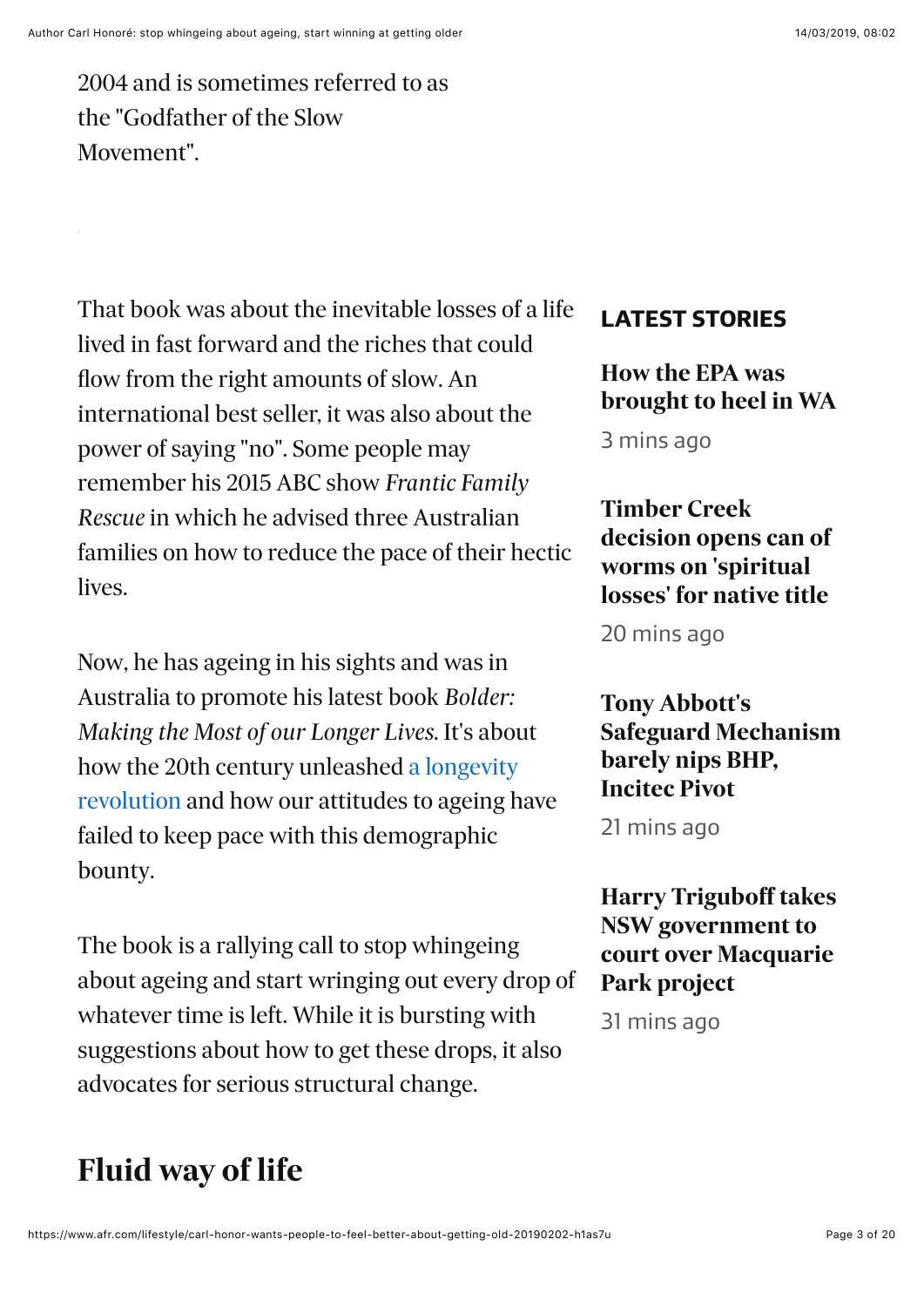*Honoré argues that the idea of being educated between the ages of* fi*ve and 21, working for 40 [years and then retiring on a pension at 60 is](https://www.afr.com/personal-finance/shares/living-for-150-years-to-revolutionise-markets-20180123-h0mttc) completely outdated and scatters so much accumulated expertise.*



Honoré has an unusual tip for people when they think they are in the last third of their life - it's to do some reverse engineering. **Peter Braig**

*He imagines a much more* fl*uid way of life where people dip in and out of education and the job market and never formally retire. This is an ideal that impoverished young people trapped in the gig-economy, might not choose to pursue.*

*Our menus arrive and Honoré, who is passionate about food – which is why he chose Rockpool Bar and Grill – engages the waiter on the subject of* fi*sh.*

*He doesn't recognise the names and is feeling*

Advertisement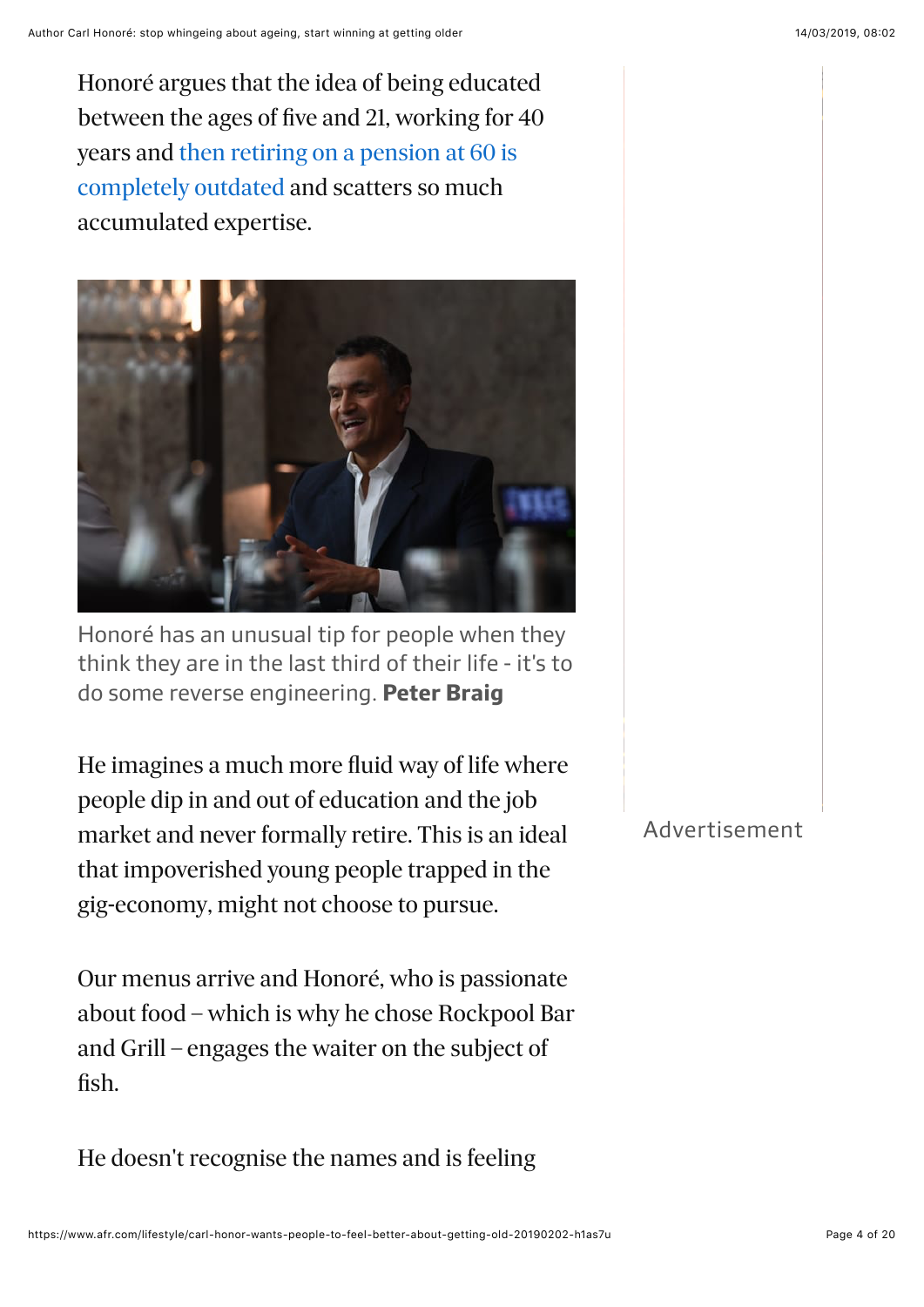*adventurous. She suggests he begin with pippis with Serrano jamón and white beans. A glass of cold white from Portugal's Luis Seabra, will go well with it.*

*I opt for a salad of watermelon with barrel-aged fetta and mint, and stay with water.*

Honoré hosted ABC TV show Frantic Family Rescue in which he advised three Australian families on how to slow down their hectic lives. sellis@fairfaxmedia.com.au

*There is no lull. In conversation Honoré is a verbal magician, conjuring concepts with no new idea too complex to capture.*

*An avid reader as a child, he read "off-piste", selecting an author and then devoting his summer holiday to that writer's collected works.*

*Today he speaks* fi*ve languages and learned well from his mother who he describes as a ferociously able linguist.*

*"She's the 'sultan of syntax' and whenever I sit down at the keyboard, it's her voice I have at my shoulder, telling me to repair that split in*fi*nitive."*

In his early 50s, Honoré is certainly not short on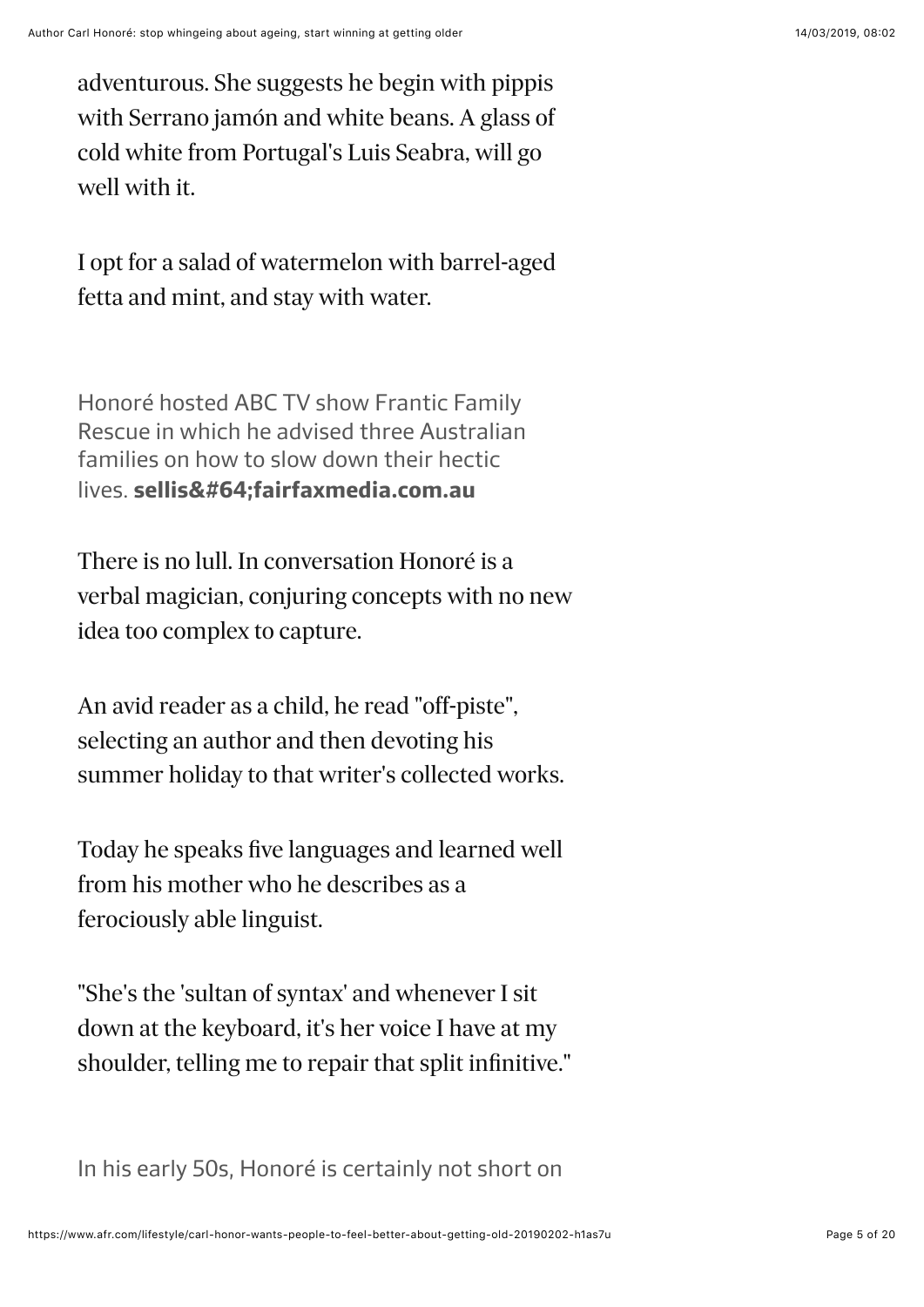zip and seems curious about everything around him. **Peter Braig**

### *Finding right language*

*For him, language is a good place to start revising our grim narrative of ageing. This is the story we tell ourselves, we tell each other and our culture tells us.*

*Just look at adult birthday cards. He says it's hard to* fi*nd one that doesn't mix good wishes with pity and persi*fl*age. Negative phrases such as 'for your age' and '60 is the new 40' are now woven into our vernacular.*

*And the "still syndrome" – still working, still having sex – has become routine, as have "senior moments" that suggest approaching feebleness.*

*"We need to get rid of the bad language, just like we are trying to get rid of racist and sexist language," he says.*

Britain's Prince William in conversation with Sir David Attenborough, who in his 90s is still making documentaries. **Gian Ehrenzeller**

*Finding the right language to re*fl*ect ageing as a privilege rather than a punishment, will be dif*fi*cult.*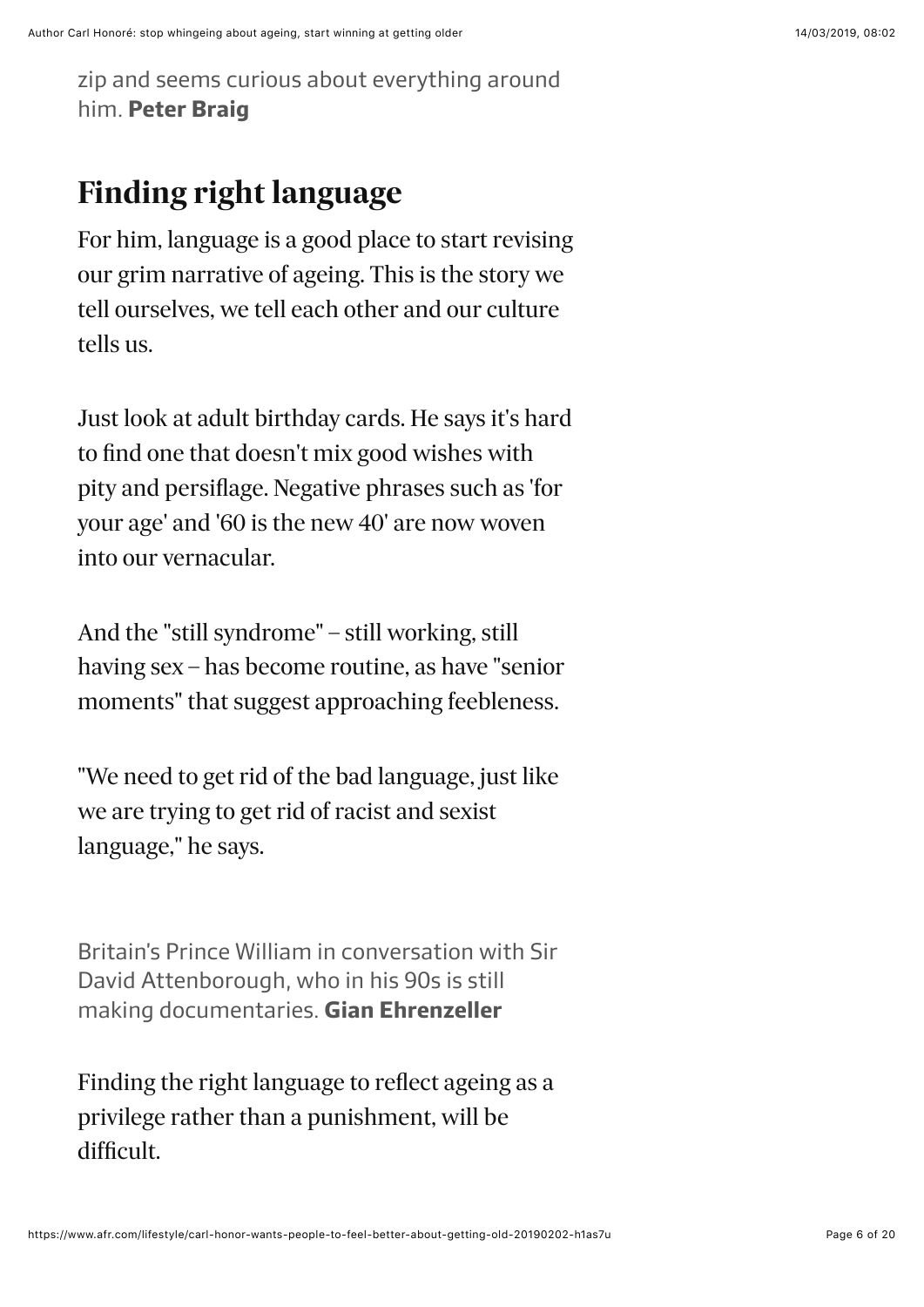*While the book is upbeat, Honoré insists it is not Pollyanna-ish and that it keeps in mind the downsides of growing older.*

*Easy to read, the book canters along. Here's a glimpse:*

*"To hear time's winged chariot hurrying near can be an existential bummer of the* fi*rst order …"*

*or*

*"No matter how much kale you eat, or how many hours of Pilates you do, your body will gradually work less well over time and your brain will lose some zip."*

### *More than a number*

*In his early 50s, Honoré is certainly not short on zip and seems curious about everything around him.*

*In my decades as a journalist, I can't remember another interviewee ever asking me about my life, my job and what I think of things. He does!*

Honoré suggests rather than striving to look young, one should strive to look good. **Peter Braig**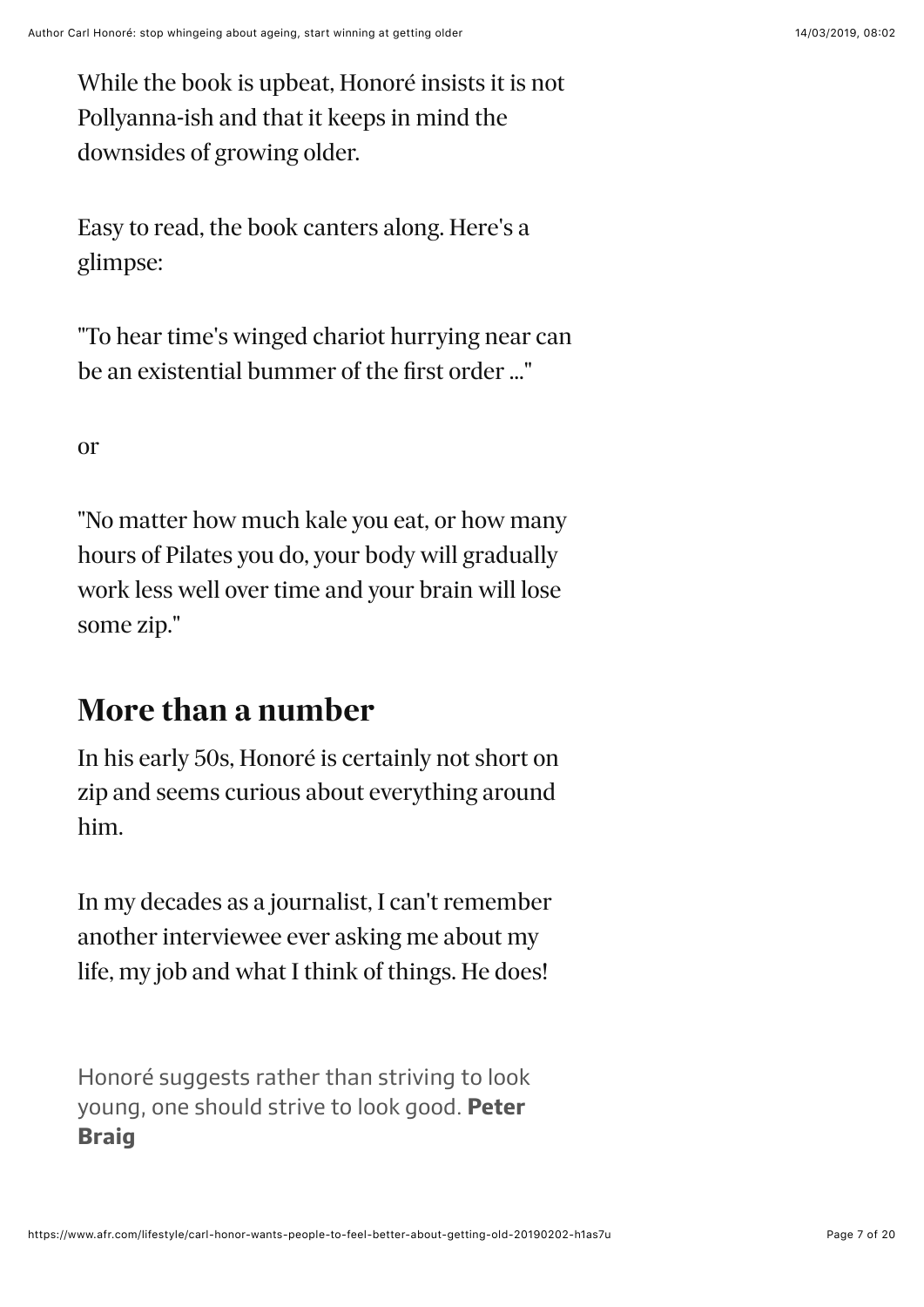*Then the pippis arrive and their broth sends him into ambrosial bliss. I give him a piece of watermelon to try.*

*After being salted and dehydrated in a slow oven, its texture has been transformed. We agree it's sensational.*

*So why did Honoré, who seems at a personal peak, write a book on ageing. Who did he have in mind?*

*"Myself," he says. "It was a kind of self-soothing. I needed to feel better about ageing."*

*Just as he wrote the slow book because he wanted to slow down, he wrote this to understand what it means and where he will be in 20 years.*

*"I started with a very toxic view of the 'number'. The bigger the number, the worse I thought it was going to be. But that's patently untrue. In writing this book I realised the number doesn't tell the real story."*

*While the book is built on reportage, his wide appetite for reading is on display as he passes seamlessly from Chaucer to the Boston Consulting Group.*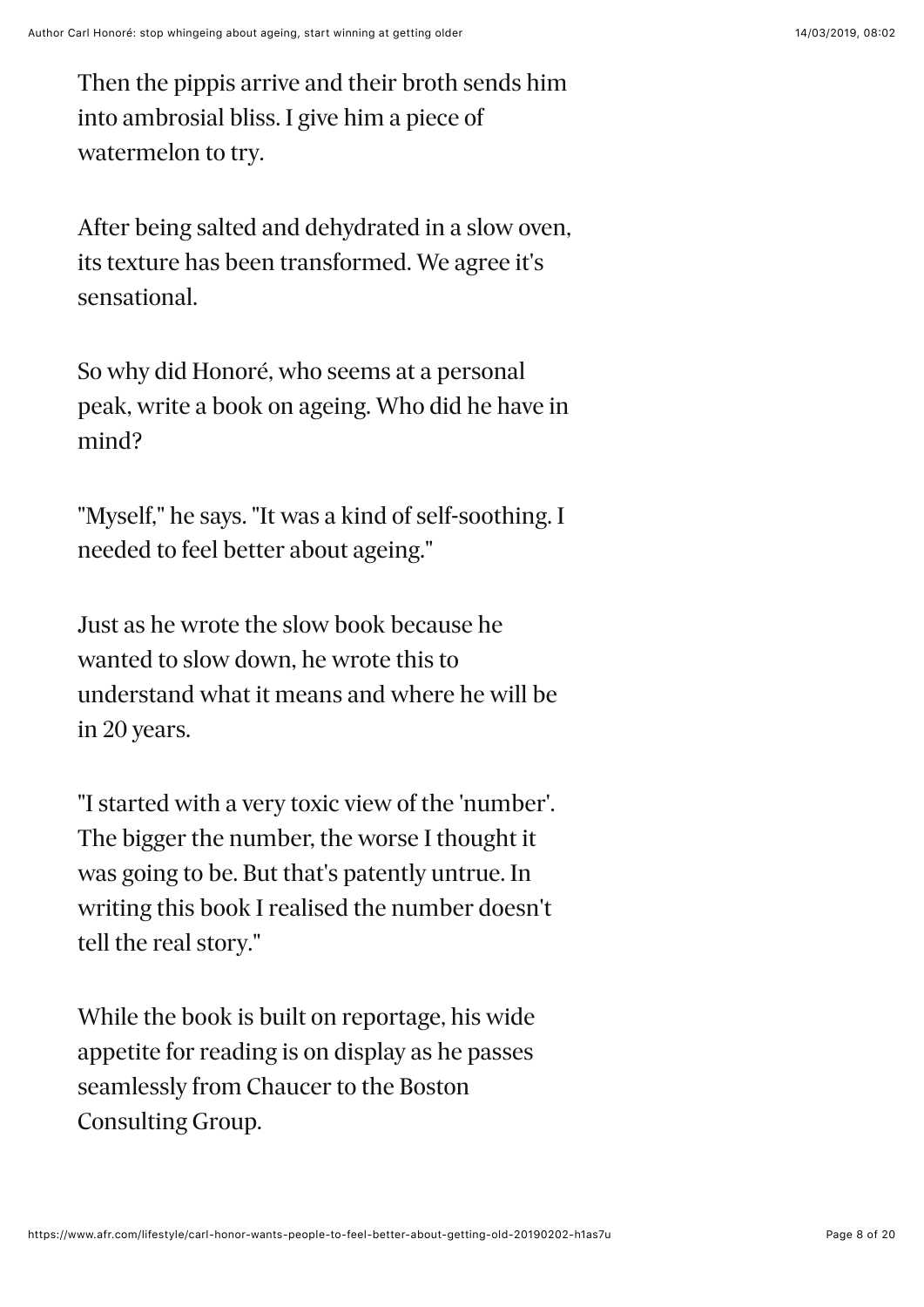### *Staying romantically alive*

*Bolder was written after three years of travelling the world to see how age is regarded in other cultures, to learn about the politics of ageing and to understand the states of mind of those who have done it successfully.*

*It delves into issues from the importance of maintaining technical competence, to looking good to staying romantically alive.*

*The chapter on love begins with the late Mexican novelist, Gabriel García Márquez, who famously said, "People are wrong to think that we no longer fall in love when we grow old – we grow old when we stop falling in love."*

*In his travels Honoré learnt that passion is not the preserve of youth. As one woman explained, "The body might age but the heart beats the same until the end."*

*While he urges readers not to hide obvious signs of ageing, he promotes the idea that they should present themselves in the best possible way.*

*A meeting with David Evans, the star of the Grey Fox Blog, left a deep impression on him. "Tall, trim and dapper, Evans strides in as if fresh from a GQ photoshoot, his out*fi*t a sharp take on the*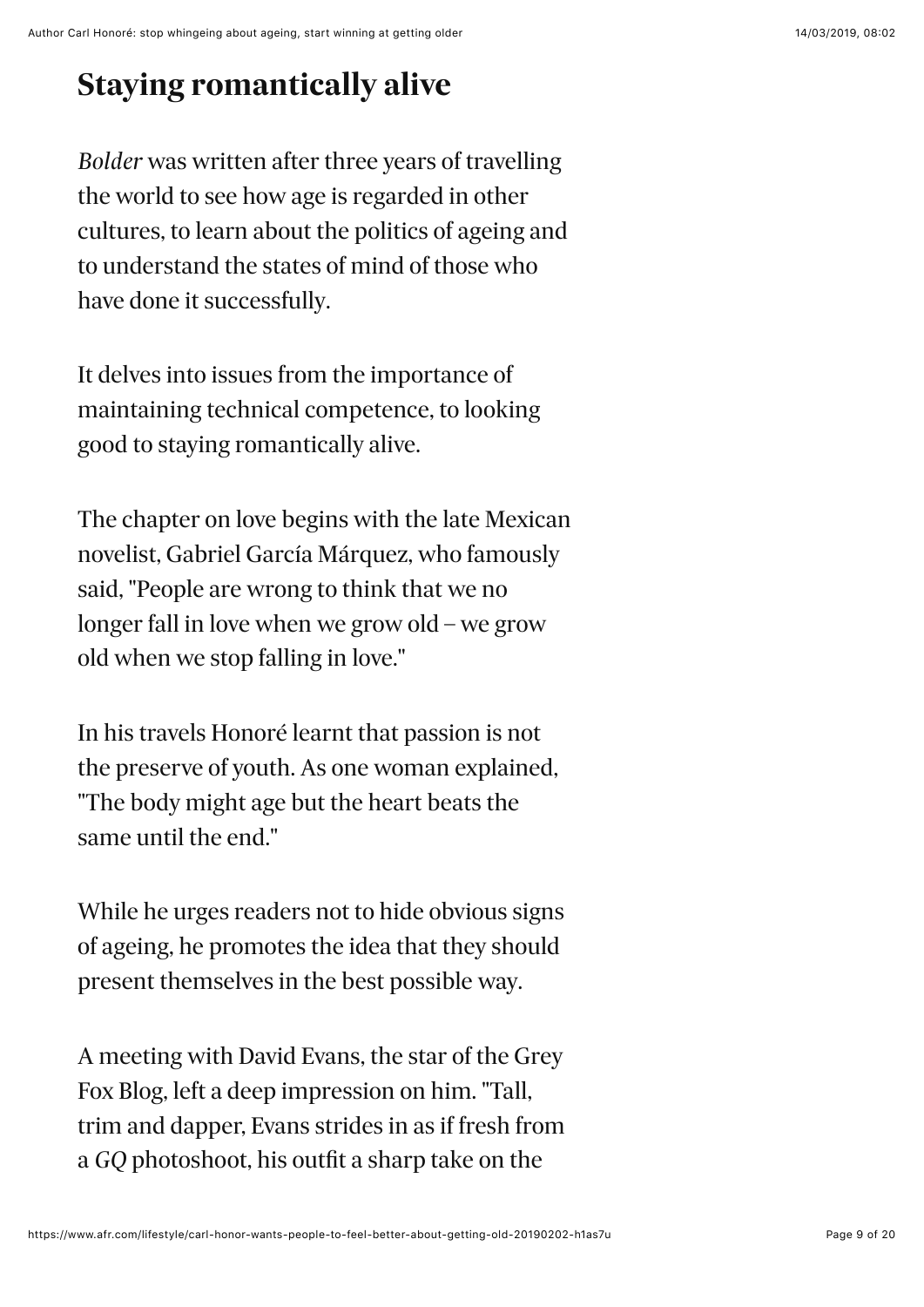*modern man about town…"*

*"…Evans makes 63 look attractive because he is utterly at ease not only with his grey hair and lined face, but with the idea of ageing itself."*

*Honoré muses that loosening the link between looking good and looking young may be the hardest challenge facing the longevity revolution.*

### *Technological boon*

*Although attitude matters more than birthdate, he says people allow "their numbered self" so much power, they* fi*nd themselves pretending.*

*"In desperation they lie on Tinder thinking they will get more right swipes. And what does it get them? They meet a woman who discovers they are 20 years older and it doesn't go down well. They need to change the chip in their head."*

*Regarding chips, he views technology as a boon for ageing.*

*"It can give us wings in later life, making it possible to engage with the world in ways that transcend our ageing bodies".*

*He doesn't* fi*nd it amusing when older people, playing to the grim narrative, present themselves as digital fools. "I'm not saying hide weakness,*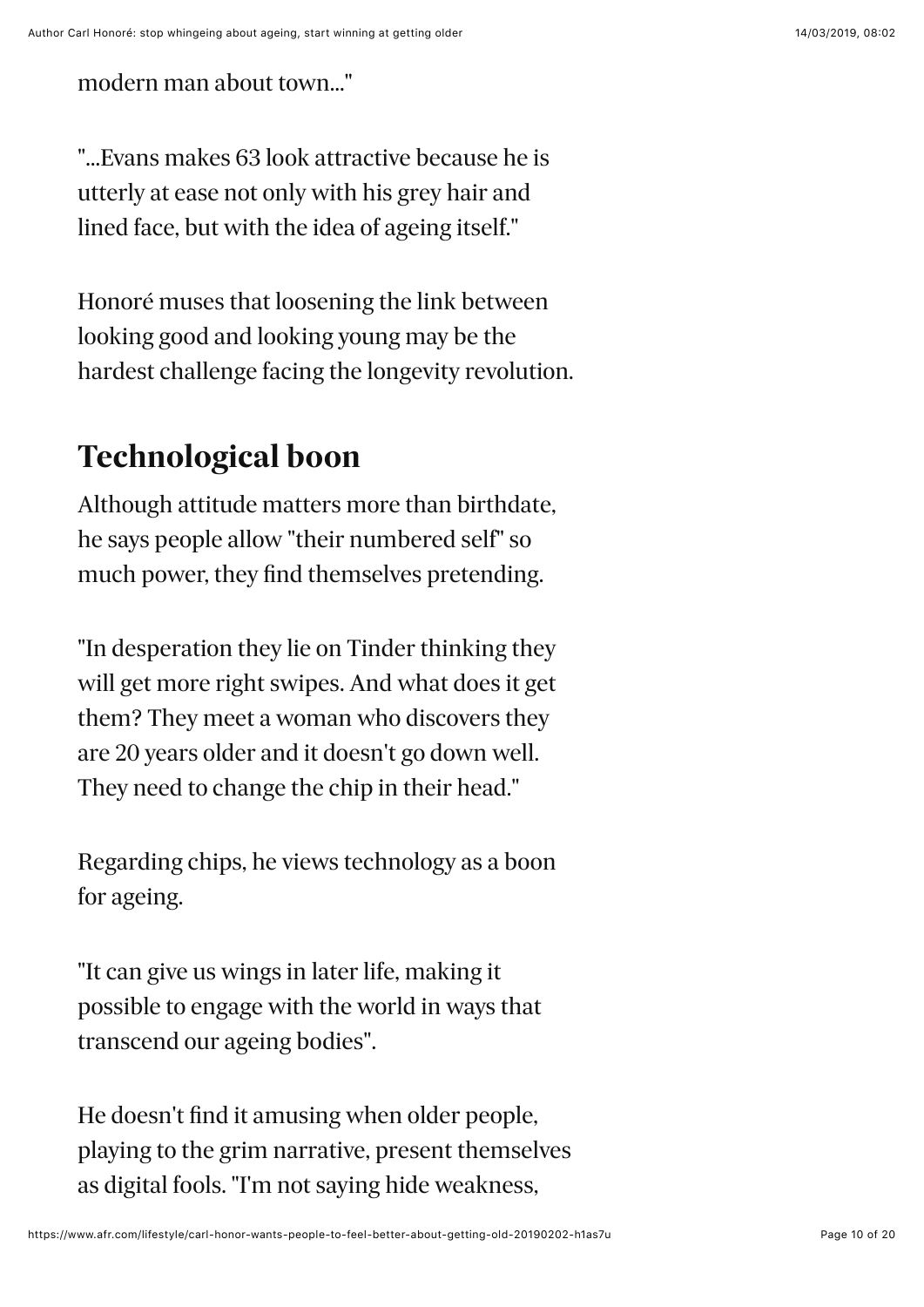*but to have it as a default setting is not right."*

*His research has showed that self-deprecation perpetuates itself. "All the science shows the more downbeat your view of ageing, the worse you are going to age."*

### *Power of words*

*Our mains are delivered. Honoré marvels at the way they are arranged on the bare wooden table. "Like a Scandinavian Vogue photoshoot," he says. To go with his King George whiting and my Rock* fl*athead, we have a shaved zucchini salad and delicious crispy fried eggplant agrodolce.*

*He asks for a glass of Grosset riesling. I stay with water and ask him about his parents.*

*"They are two utterly different souls who met at the University of Edinburgh and have been very happily together ever since.*

*"My mother is as Scottish as Miss Jean Brodie and my father is completely Mauritian."*

*He was a Greek and Latin language scholar, but the way to get out of Mauritius was through science and he became a pathologist.*

*They provided a rich intellectual background and*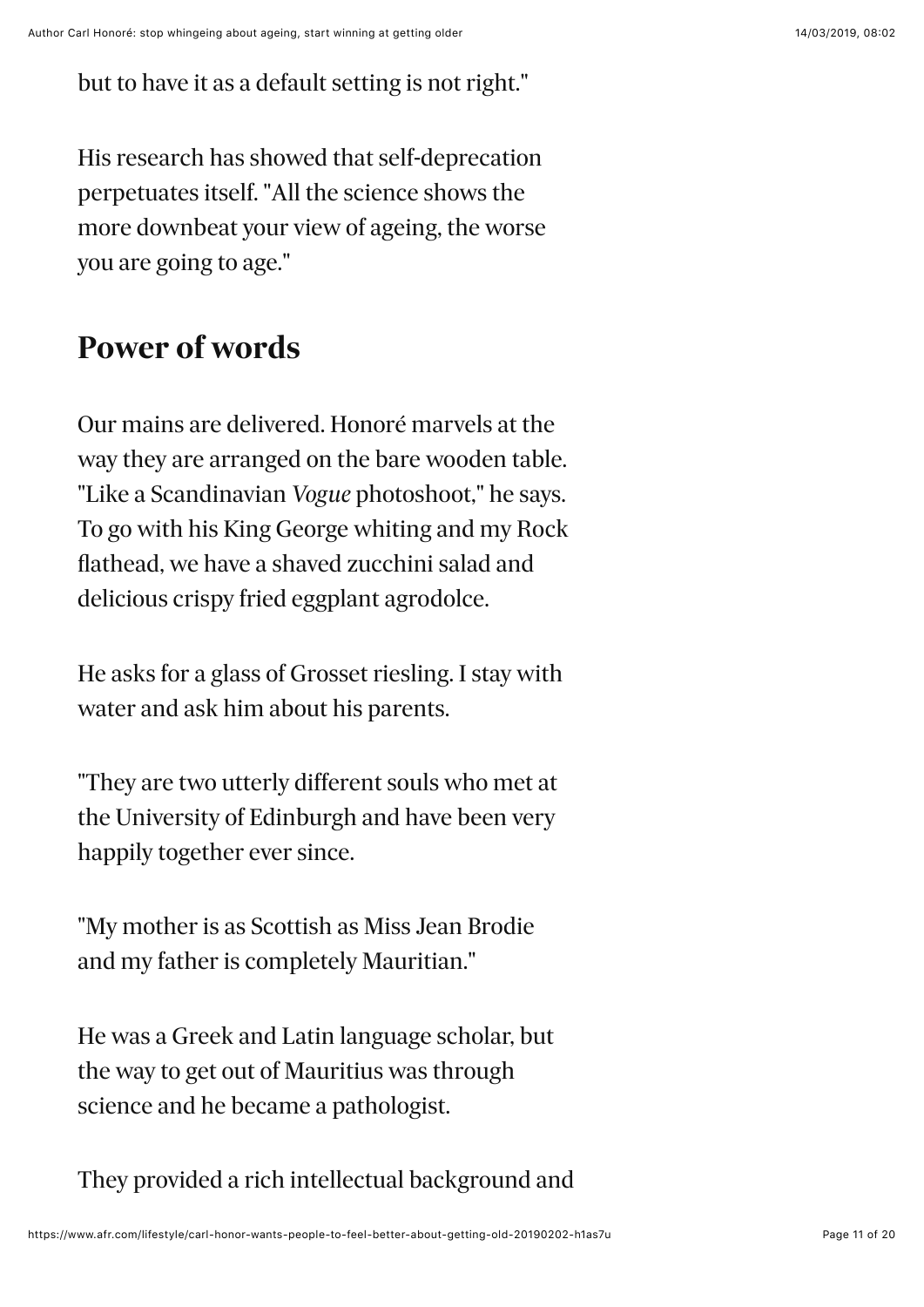*around their table, their children explored food and language.*

*Honoré understands the power of words to rotate the world so it can be seen in a different way.*

*He also understands how clichés – like the classic one about old dogs and new tricks – can be destructive.*

### *Mental exercise*

*After exploring some neuroscience and some renowned examples – Marie Curie learned to swim in her 50s, Tolstoy learned to ride a bicycle in his 60s – he shows it is never too late to take on new things and improve on them.*

*When asked at the age of 91 why he kept practising, cellist Pablo Casals replied: "Because I am making progress."*

*The book has an abundance of illustrations showing creativity is not limited by age: at 79 Verdi premiered his* fi*nest comic opera Falstaff; at 91 Frank Lloyd Wright completed the Guggenheim Museum in New York; and Sir David Attenborough is still making documentaries in his 90s.*

*It's a phenomenon summed up in the words of the poet and memoirist, Maya Angelou: "You*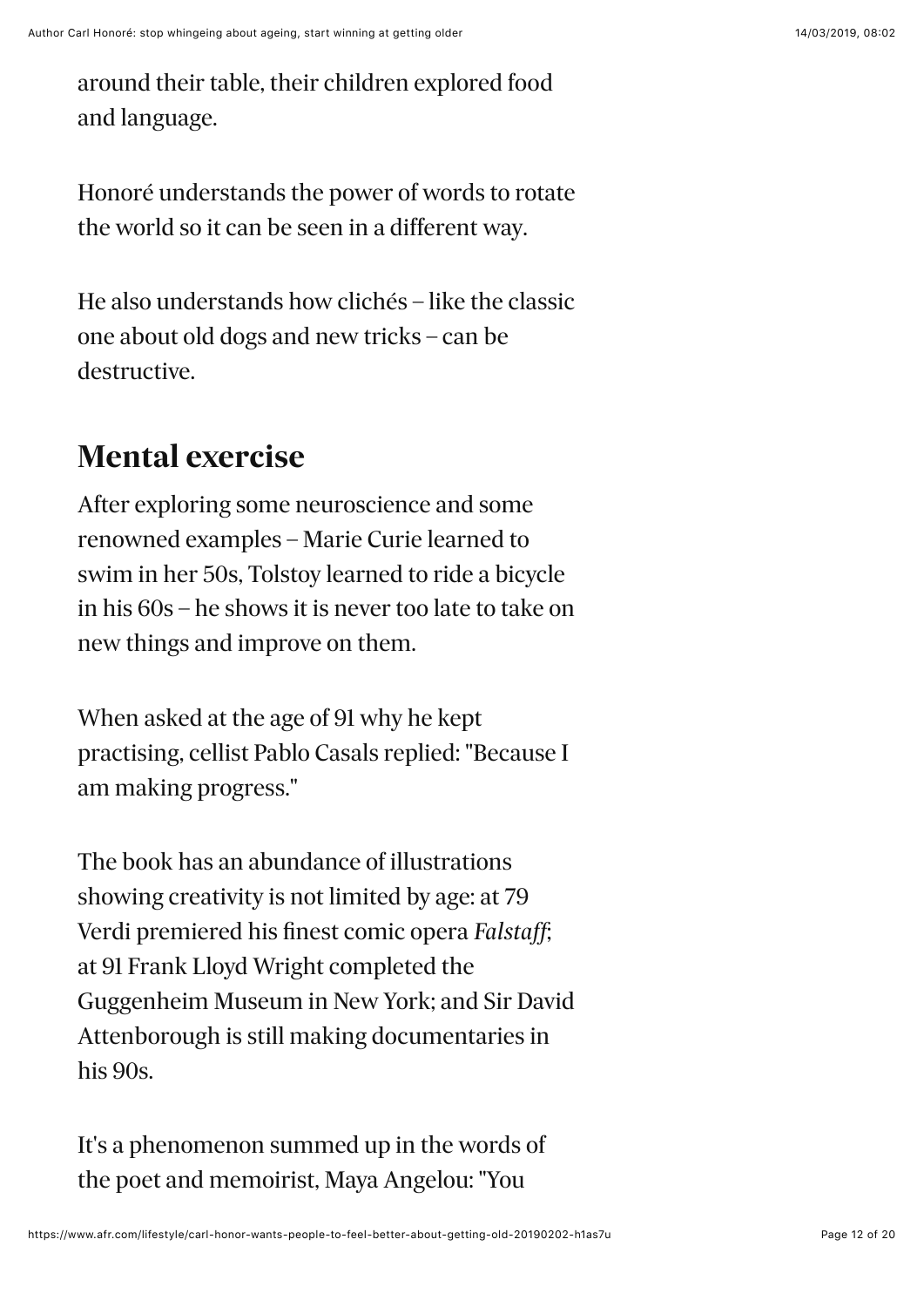*can't use up creativity, the more you use the more you have."*

*Before our shared dessert arrives, I push him for a fresh tip on ageing, one that's not in the book. Without hesitating he produces a little mind exercise.*

*When you enter what you think may be the* fi*nal third of your life, imagine yourself at the very end and think what is going to put a smile on your face.*

*"What are the stories you want to tell? What is going to make you say, 'I'm so pleased I did that'.*

*"Then work back. Reverse engineer it."*

*Outside the heat hits us. Honoré puts on his hat, and looking every bit the modern man about town, strides off.*

### *Rockpool Bar and Grill, 66 Hunter Street, Sydney*

*Pippis, \$34*

*Watermelon salad, \$26*

*King George whiting, \$58*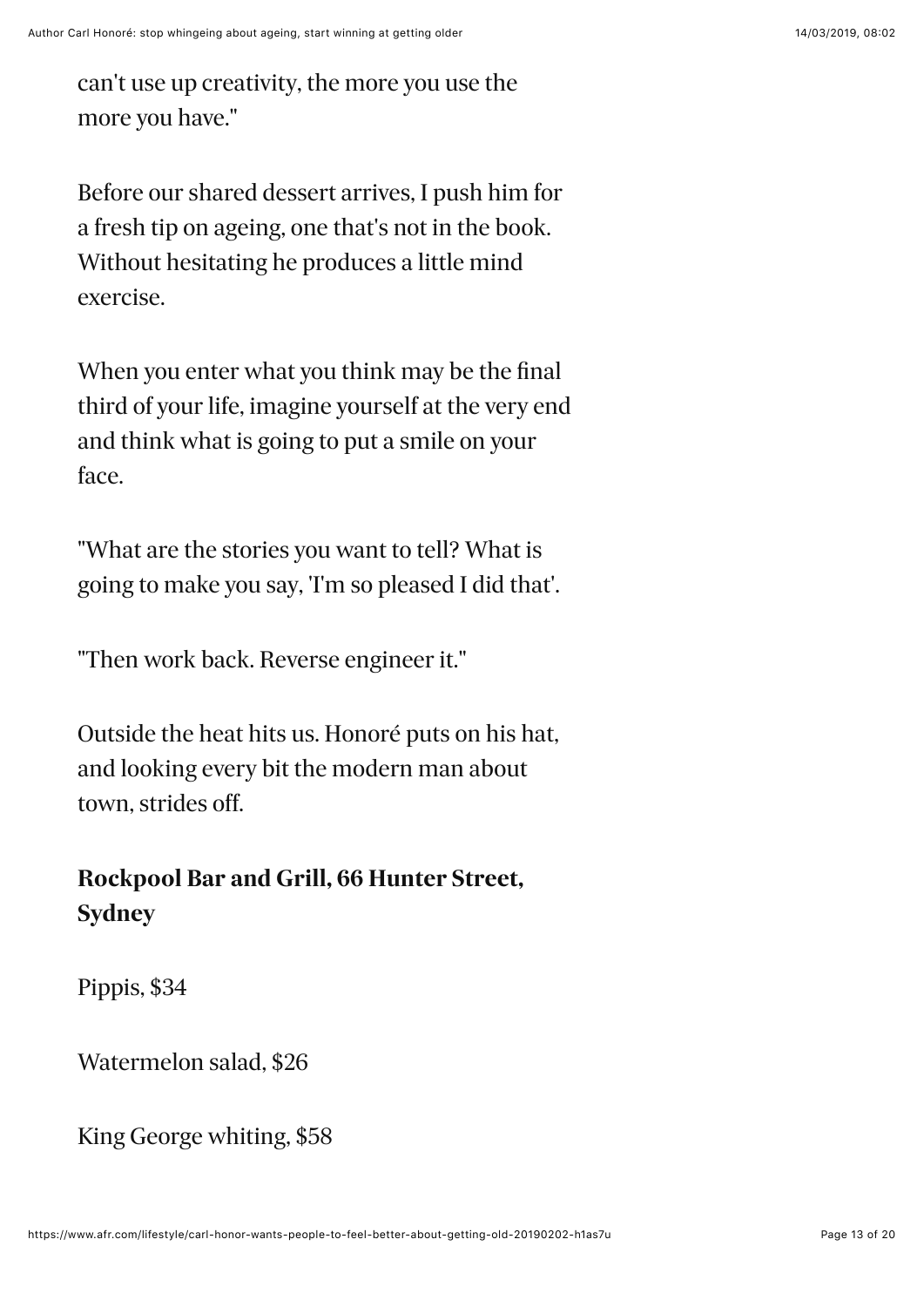*Rock* fl*athead, \$47*

*Zucchini salad, \$12*

*Eggplant agrodolce, \$15*

*Glass of Luis Seabra, \$23*

*Glass of 18 Grosset, \$16*

*Mango splice, \$24*

*Two sparkling water, \$21*

#### *Total \$276*

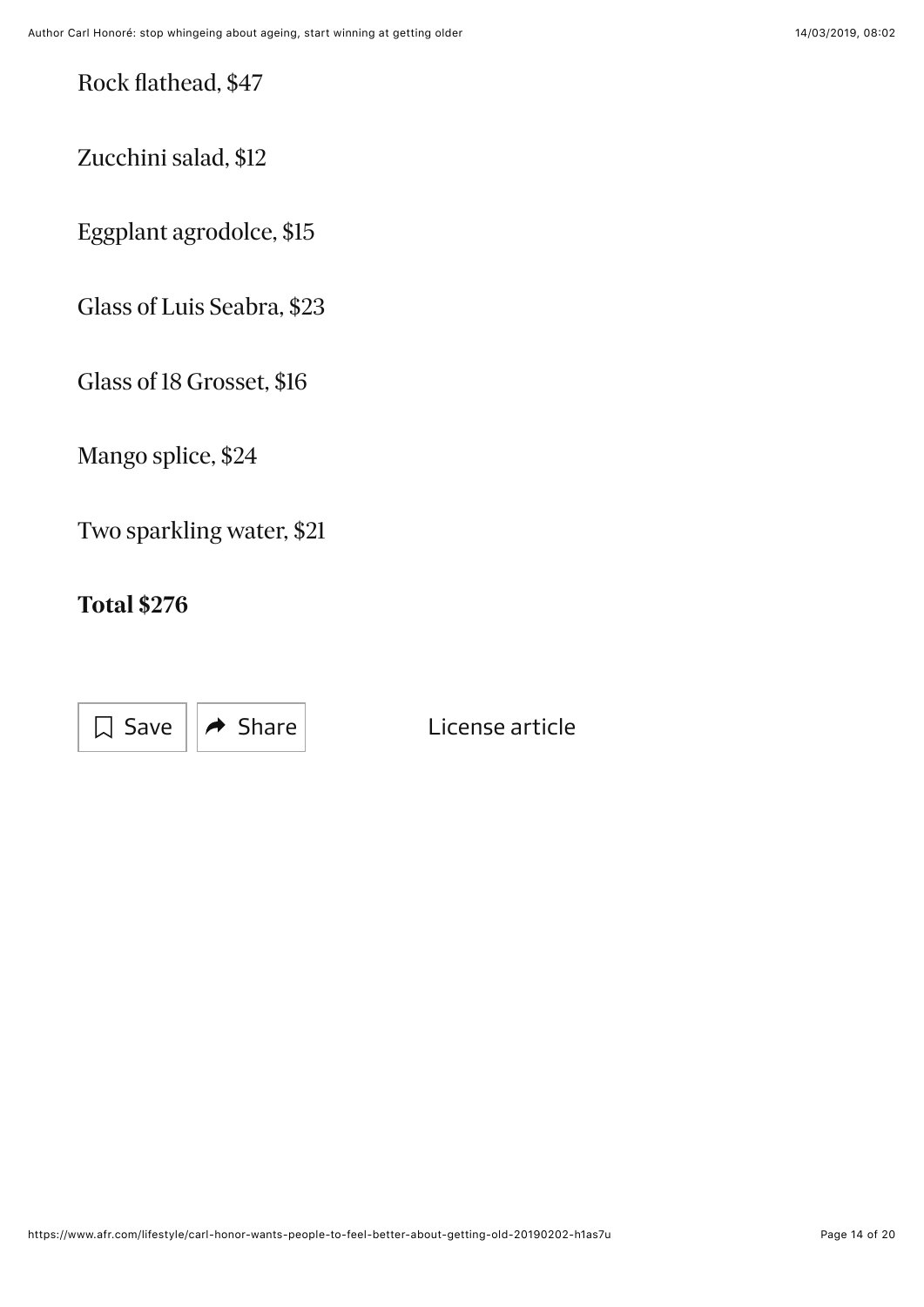*[Jill Margo](https://www.afr.com/jill-margo-j7gd4) writes on Lifestyle specialising in Men's Health, Women's Health, Fitness. Based in our Sydney newsroom, Jill edits the Financial Review's Men's Health section and has won two Walkley Awards and widespread recognition for her coverage of men's health issues. Connect with Jill on [Twitter](https://twitter.com/jillmargo1?lang=en). Email Jill at [jmargo@afr.com.au](mailto:jmargo@afr.com.au)*



#### **MOST VIEWED IN LIFESTYLE**

- *[The world's most expensive](https://www.afr.com/lifestyle/food-and-wine/fine-dining/the-world-s-most-expensive-seafood-lands-in-new-york-20190314-p51444) seafood lands in New York 1*
- *[Here's a trick smart people can](https://www.afr.com/lifestyle/heres-a-trick-smart-people-can-learn-in-a-few-minutes-to-improve-decisions-20190308-h1c6gx) 2 learn fast to improve decisions*
- *[From golf to Grand Theft Auto,](https://www.afr.com/lifestyle/arts-and-entertainment/from-golf-to-grand-theft-auto-why-do-we-love-playing-games-20190305-h1c0dn) 3 why do we love playing games?*
- *[F1 partners with maker of high-](https://www.afr.com/lifestyle/food-and-wine/wine-and-spirits/f1-partners-with-maker-of-highoctane-aussie-red-wines-20190312-h1cadv) 4 octane Aussie red wines*
- *[How Greggs made its vegan](https://www.afr.com/lifestyle/food-and-wine/how-greggs-made-its-vegan-sausage-roll-a-social-media-sensation-20190313-p513rz) sausage roll a social media sensation 5*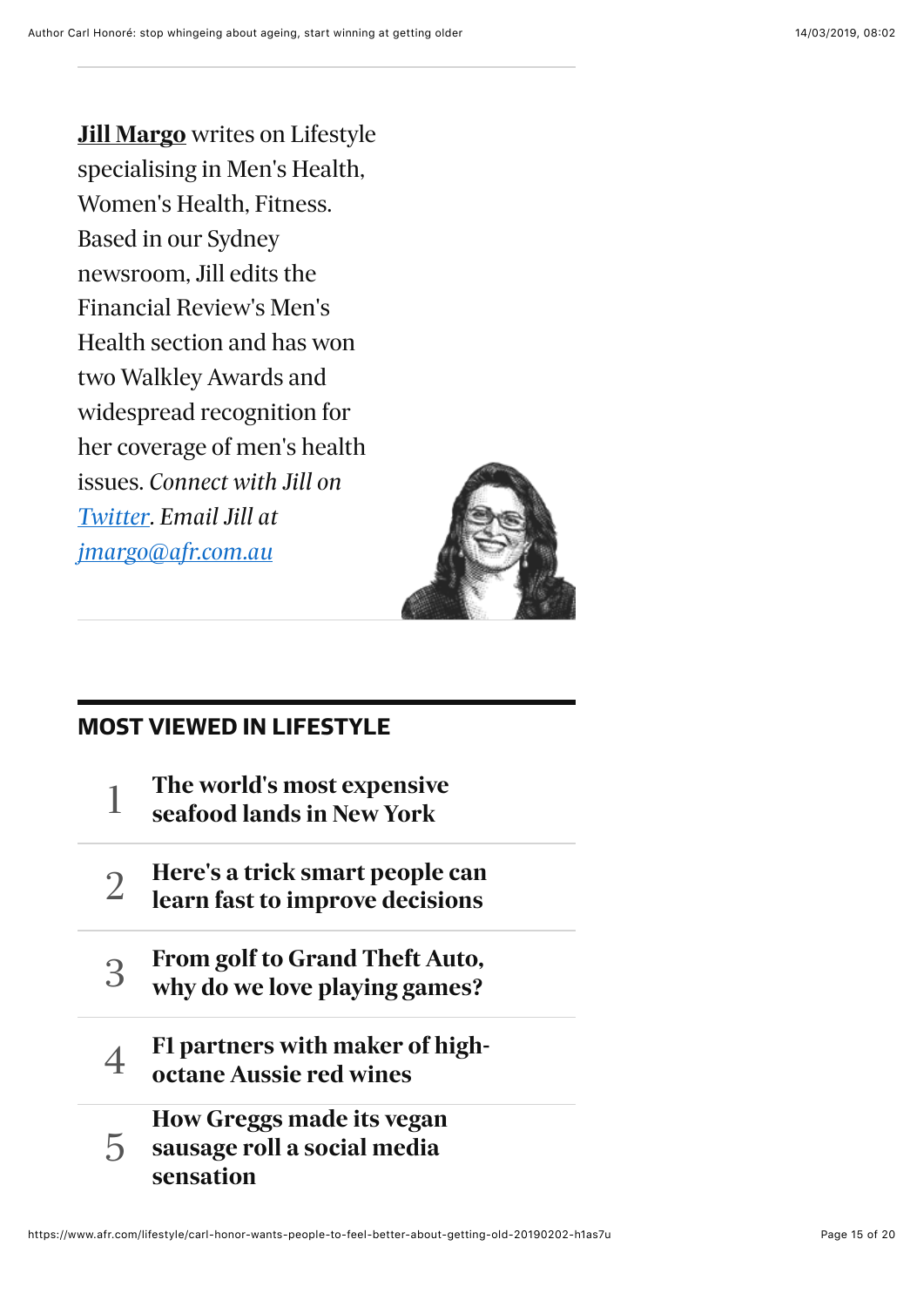#### **RECOMMENDED** *[AI-driven](https://www.afr.com/real-estate/commercial/aidriven-lending-platform-wont-be-the-end-for-brokers-20190312-h1c9uc)*

*lending platform won't be the end for brokers*



*Trillion dollar [identity](https://www.afr.com/news/economy/ultimate-identity-politics-would-cost-trillions-and-the-white-house-20190313-h1cbjv) politics might cost the White House*



*Libs dismiss [moderate](https://www.afr.com/news/politics/libs-dismiss-moderate-backlash-after-snubbing-julie-bishops-pick-for-curtin-20190311-h1c8am) backlash after snubbing Julie...*



*India dashes hopes for military role for [Quadrilat](https://www.afr.com/news/politics/india-dashes-hopes-for-military-role-for-quadrilateral-security-dialogue-20190311-h1c8ak) eral...*



**s** [powered by plista](https://www.plista.com/au)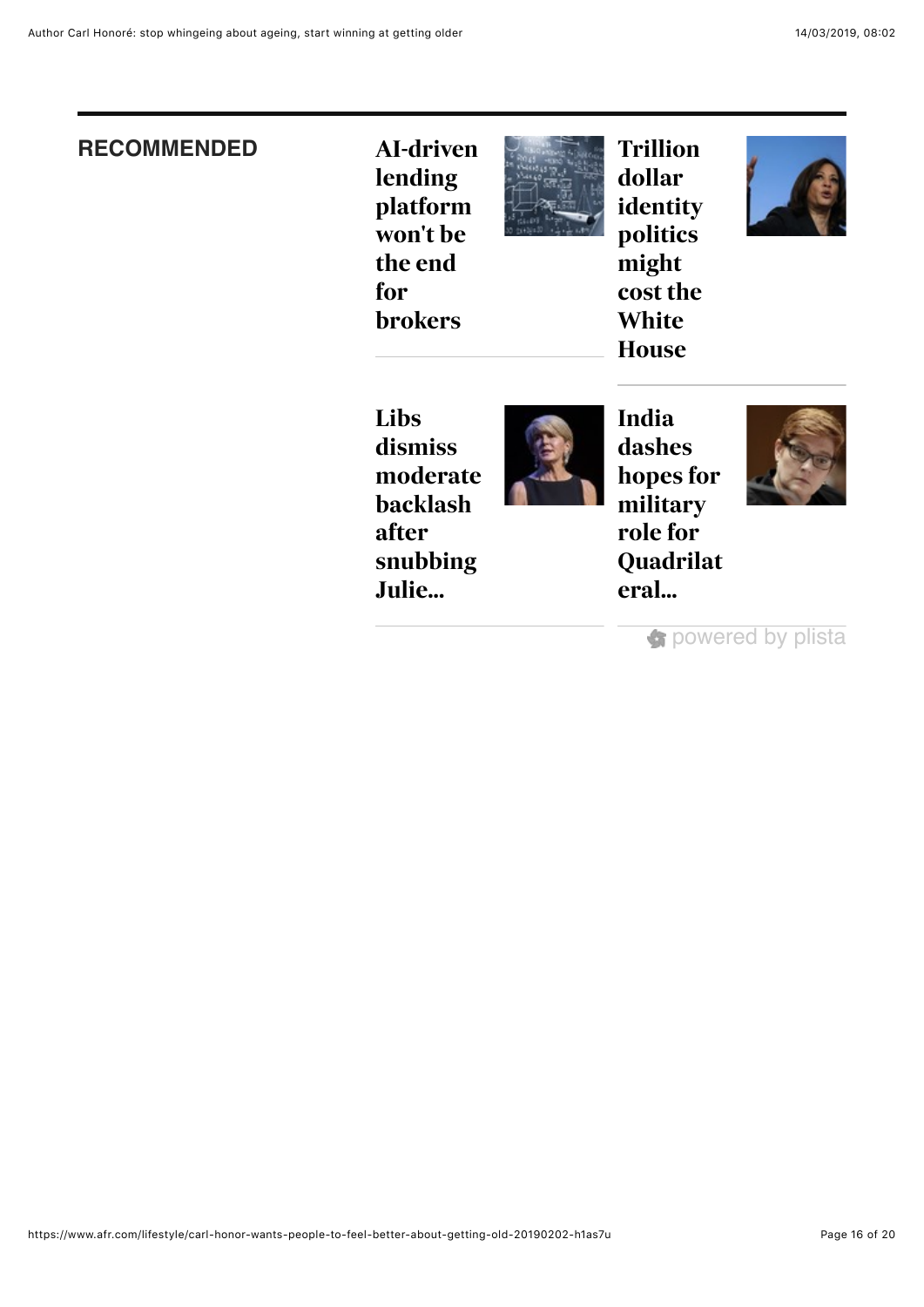#### **PROMOTED** *Uber*

*[drivers in](https://www.afr.com/business/transport/automobile/uber-drivers-in-convenience-store-shakeup-20190313-h1cbay) convenie nce store shake-up*



*[Fees-for](https://www.afr.com/business/banking-and-finance/fees-for-no-service-reviews-long-overdue-asic-20190311-h1c8ye)noservice reviews long overdue: ASIC*



*Australia ns start to worry about their jobs as [business,.](https://www.afr.com/news/economy/employment/consumer-sentiment-on-housing-lowest-on-record-westpac-mi-20190313-h1cbb2)*

*..*

*...*



*Grand \$4b mall sale as [landlords](https://www.afr.com/real-estate/commercial/investment/grand-4b-mall-sale-as-landlords-retreat-from-retail-headwinds-20190311-h1c951) retreat from retail...*



*Three generatio ns of a Canadian family died in [Ethiopian](https://www.afr.com/news/world/north-america/three-generations-of-a-canadian-family-died-in-ethiopian-plane-crash-20190313-h1cc7c)*



*Recruitm ent veteran Andrew Banks backs AI [start-up...](https://www.afr.com/technology/recruitment-veteran-andrew-banks-backs-ai-startup-shortlyster-20190305-h1c01w)*



**powered by plista** 

### **Financial Review Magazine**

*[How John Kaldor](https://www.afr.com/brand/afr-magazine/how-john-kaldor-transformed-global-contemporary-art-20181203-h18muj) transformed global*

*[5 ways female](https://www.afr.com/brand/boss/5-ways-female-leaders-can-stop-saying-sorry-20190206-h1ax55) leaders can stop saying sorry*

Life & Leisure Special

*Fendi and Chanel resales [skyrocket after](https://www.afr.com/lifestyle/fashion/fendi-and-chanel-resales-skyrocket-after-lagerfelds-death-20190314-h1cdqo) Lagerfeld's*

## *[Reports](https://www.afr.com/news/special-reports)*

*[How young](https://www.afr.com/news/how-young-chinese-women-are-taking-on-xi-jinping-20190306-h1c2wd) Chinese*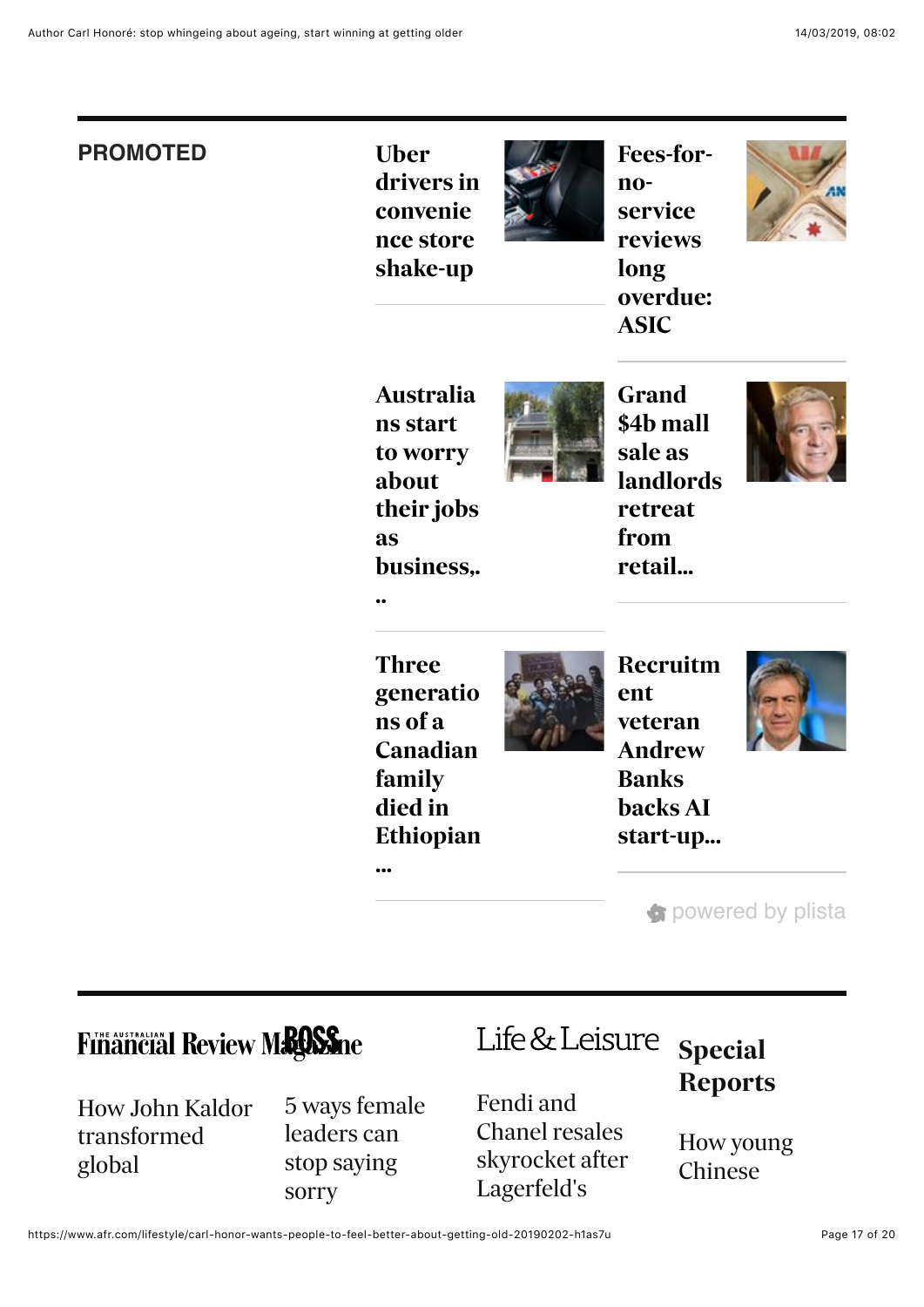| contemporary |  |
|--------------|--|
| art          |  |
| <b>TA 71</b> |  |

*Why an Australian wine shop sells more Prunier rare [cognac than any](https://www.afr.com/brand/afr-magazine/why-an-australian-wine-shop-sells-more-prunier-rare-cognac-than-any-other-shop-20190103-h19o5c) other shop*

*Home design: Avoid perfection to create a [beautiful interior](https://www.afr.com/brand/afr-magazine/home-design-avoid-perfection-to-create-a-beautiful-interior-20190201-h1aqcy)*

*'Whiteley', the opera, bets big on attracting a [large audience](https://www.afr.com/brand/afr-magazine/whiteley-the-opera-bets-big-on-attracting-a-large-audience-20190103-h19o7e)*

*'Eighth Grade' costume designer deserves an Oscar in the 2019 [Academy Awards](https://www.afr.com/brand/afr-magazine/eighth-grade-costume-designer-deserves-an-oscar-20190103-h19o49)* *[Altus Group's](https://www.afr.com/brand/boss/altus-groups-bob-courteau-manages-by-wandering-around-20180807-h13obm) Bob Courteau manages by wandering around*

*What it takes for elite [athletes to get a](https://www.afr.com/brand/boss/what-it-takes-for-nonpermanent-employees-to-get-a-mortgage-20190301-h1bvw2) mortgage*

*Why you [should ignore](https://www.afr.com/brand/boss/why-you-shouldnt-get-advice-from-successful-people-according-to-science-20181120-h183mv) advice from successful people*

*[Entries open for](https://www.afr.com/brand/boss/entries-open-for-2019-boss-young-executives-20190220-h1biav) 2019 BOSS Young Executives*

*[This luxury](https://www.afr.com/brand/luxury/this-luxury-watch-is-a-400000-fashion-accessory-20190219-h1bfwf) watch is a \$400,000 fashion accessory*

*[death](https://www.afr.com/lifestyle/fashion/fendi-and-chanel-resales-skyrocket-after-lagerfelds-death-20190314-h1cdqo)*

*There's a [simple secret to](https://www.afr.com/brand/life-and-leisure/theres-a-simple-secret-to-great-gardens-20190301-h1bw1k) great gardens*

*[Take your pick:](https://www.afr.com/brand/life-and-leisure/take-your-pick-5-of-the-most-desirable-homes-for-sale-right-now-20190301-h1bv2o) 5 of the most desirable homes for sale right now*

*[Mark Webber's](https://www.afr.com/brand/life-and-leisure/australian-grand-prix-preview-the-teams-the-drivers-and-mark-webbers-thoughts-20190228-h1btdg) take on the Australian Grand Prix*

*women are [taking on Xi](https://www.afr.com/news/how-young-chinese-women-are-taking-on-xi-jinping-20190306-h1c2wd) Jinping*

*The ultimate travel experience is even better [than you think](https://www.afr.com/news/special-reports/the-ultimate-travel-experience-is-even-better-than-you-think-20190301-h1bw4y)*

*PwC, Accenture groups submit [visa processing](https://www.afr.com/street-talk/pwc-accenture-groups-submit-visa-processing-bids-await-political-unbundling-20190305-h1bzh7) bids, await political unbundling*

*Ian Harper slams Morrison [government's](https://www.afr.com/news/ian-harper-slams-morrison-governments-power-break-ups-20190211-h1b4bf) power breakups*

*[The more a job](https://www.afr.com/news/special-reports/future-of-work/the-more-a-job-changes-the-more-secure-it-might-be-20190208-h1b138) changes, the more secure it might be*

The Australian [Financial Review](https://www.afr.com/) **www.afr.com**

**[SUBSCRIB](https://subscribe.afr.com/?promote_channel=HI_AFR_GNL_FL&utm_source=afr.com&utm_medium=HouseInventory&utm_campaign=General&utm_content=FTR)** 

**LOG IN**

#### [Digital Subscription Terms](https://www.afr.com/digital-subscription-terms) Subscription Terms

https://www.afr.com/lifestyle/carl-honor-wants-people-to-feel-better-about-getting-old-20190202-h1as7u Page 18 of 20 [Newspaper Subscription Terms](https://www.afr.com/newspaper-subscription-terms)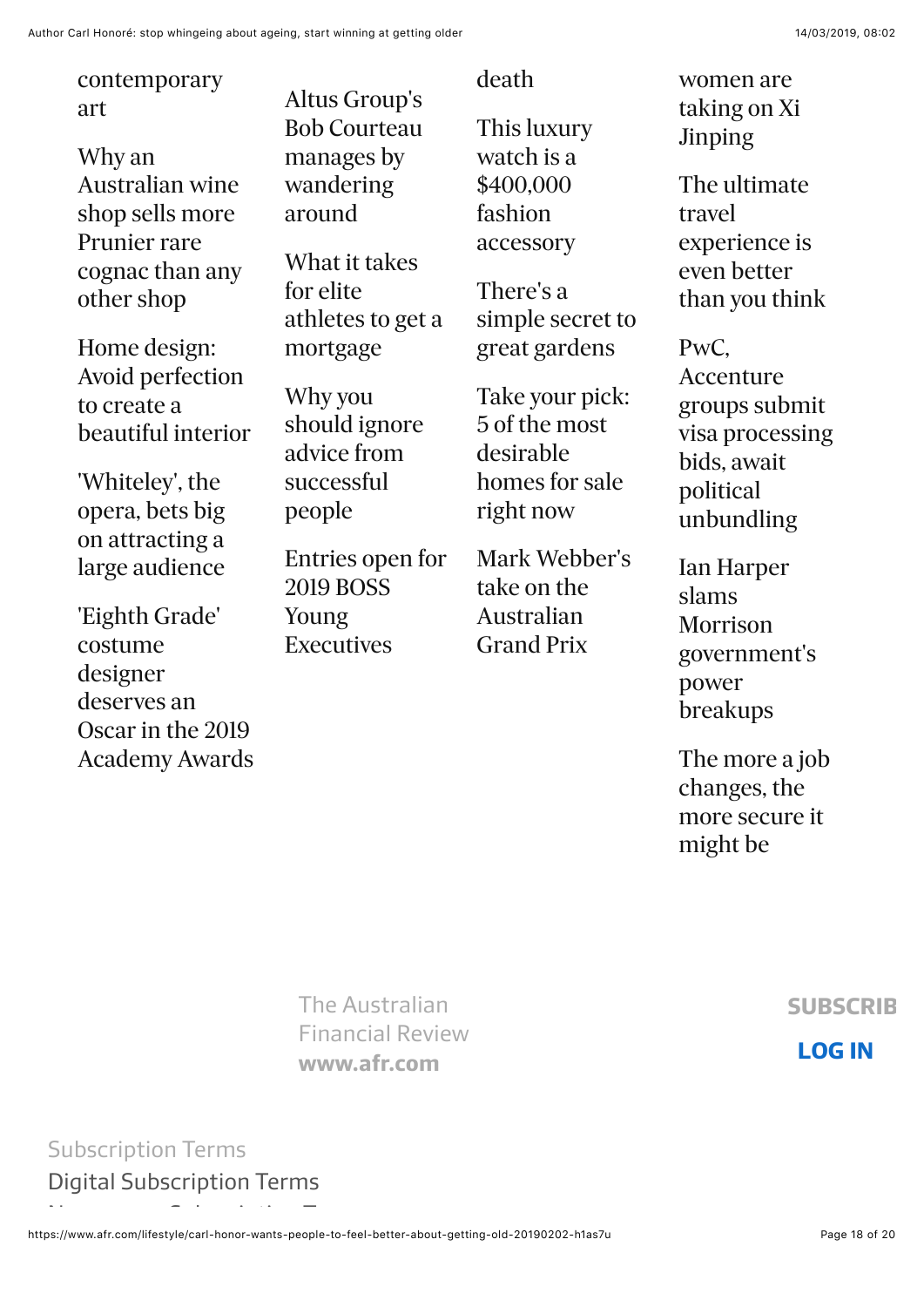#### [Newspaper Subscription Terms](https://www.afr.com/newspaper-subscription-terms) [Corporate Subscriptions](https://www.corporatesubscriptions.com.au/)

#### Contact & Feedback

[About us](https://www.afr.com/about-us) [Our Events](https://www.afr.com/our-events) [FAQ](https://www.afr.com/faq) [Contact us](https://www.afr.com/contact-us) [Letters to the Editor](https://www.afr.com/letters-to-the-editor) [Give feedback](https://www.fairfaxreadercommunity.com/c/a/6QENvLgwFgfEz6l02xHyYa?Brand=3) [Advertise](https://www.adcentre.com.au/brands/the-australian-financial-review) [Site Map](https://www.afr.com/sitemap) [Accessibility](https://www.afr.com/accessibility)

#### Markets Data

[Markets Overview](https://www.afr.com/markets-data) [World Equities](https://www.afr.com/markets-data/world-equities) [Commodities](https://www.afr.com/markets-data/commodities) **[Currencies](https://www.afr.com/markets-data/currencies)** [Derivatives](https://www.afr.com/markets-data/derivatives) [Interest Rates](https://www.afr.com/markets-data/interest-rates) [Share Tables](https://www.afr.com/share-tables)

#### **Brands**

[The Australian Financial Review Magazine](https://www.afr.com/afr-magazine) [BOSS](https://www.afr.com/boss) [AFR Lists](https://www.afr.com/leadership/afr-lists) [Chanticleer](https://www.afr.com/chanticleer) [Luxury](https://www.afr.com/luxury) [Rear Window](https://www.afr.com/rear-window) [The Sophisticated Traveller](https://www.afr.com/sophisticated-traveller)

#### Our Network

[The Sydney Morning Herald](https://www.smh.com.au/) [The Age](https://www.theage.com.au/) [Domain](https://www.domain.com.au/) [Drive](https://www.drive.com.au/)